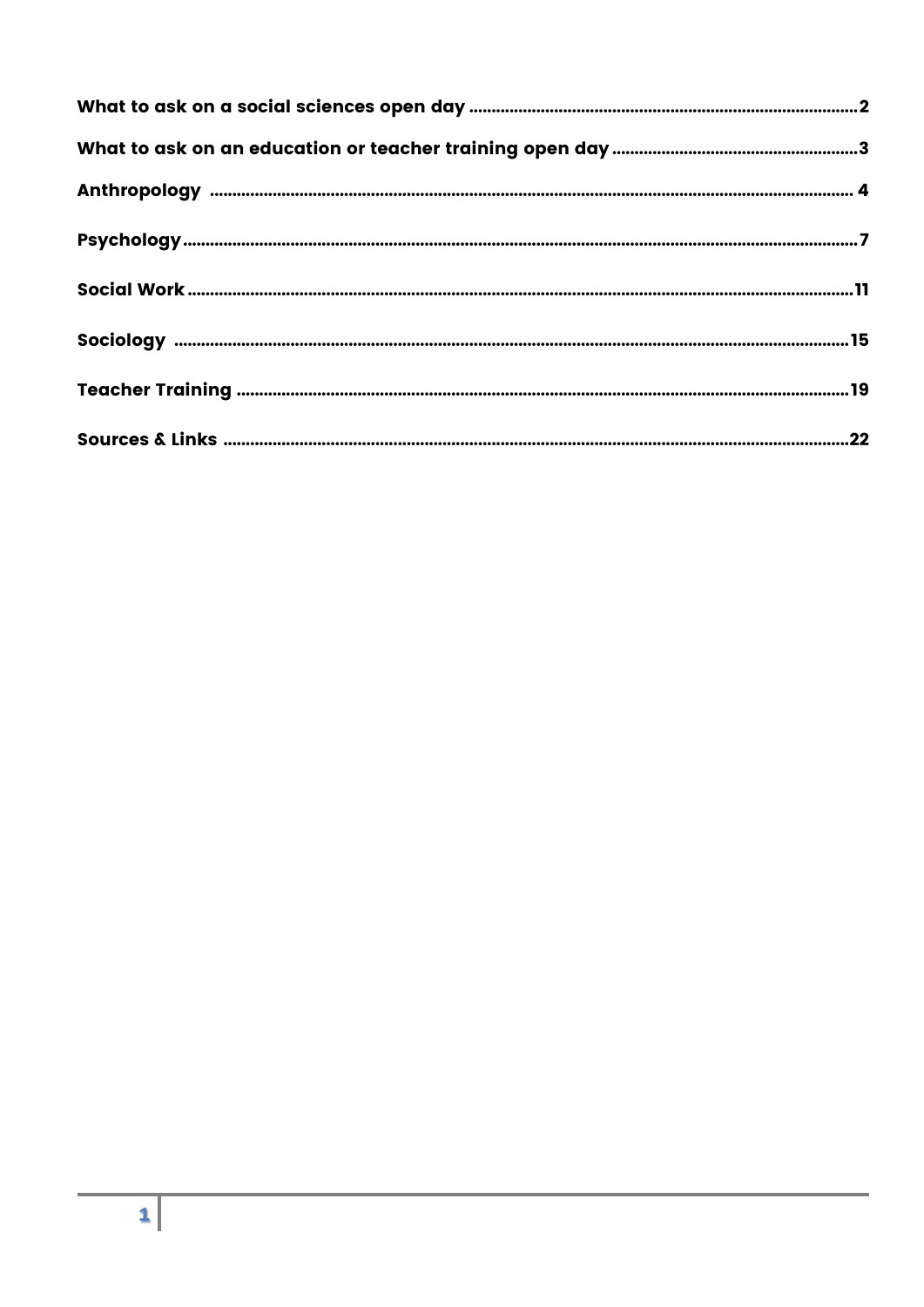Thinking of studying for a degree in social science? Here are some questions you could ask tutors and students when you're at a university open day.

#### **About the course**

- What ranges of modules are available to me?
- Can I pick modules outside of my subject?
- What skills will I learn on this course? E.g. research methods, referencing, drawing graphs…
- Are there any guest lecturers or speakers who come to the university?
- Do I need maths or statistics?

#### **Equipment and facilities**

- What books are necessary for me to buy?
- How much reading is there each week?
- Are resources and reading material available to use online?
- Do I need to read anything before I start the course?
- Work experience and field trips

#### **Are there any field trips?**

- Where will they be  $-$  is there a choice?
- How much does a field trip cost and will I have help with this?
- What assignments are set during a field trip, and do these count towards my degree mark?
- Do I have to organise placements or work experience during my summer breaks from university? Will I have help from the uni to do this?

#### **Assessments**

- What is the split between exams / coursework / group projects?
- Do I need to do a presentation on this course?
- Do I need to complete a dissertation or research-based project?
- How do I decide on a dissertation subject?
- Can I move on to a related Masters or PhD after I finish my course? Is there funding for me to do this?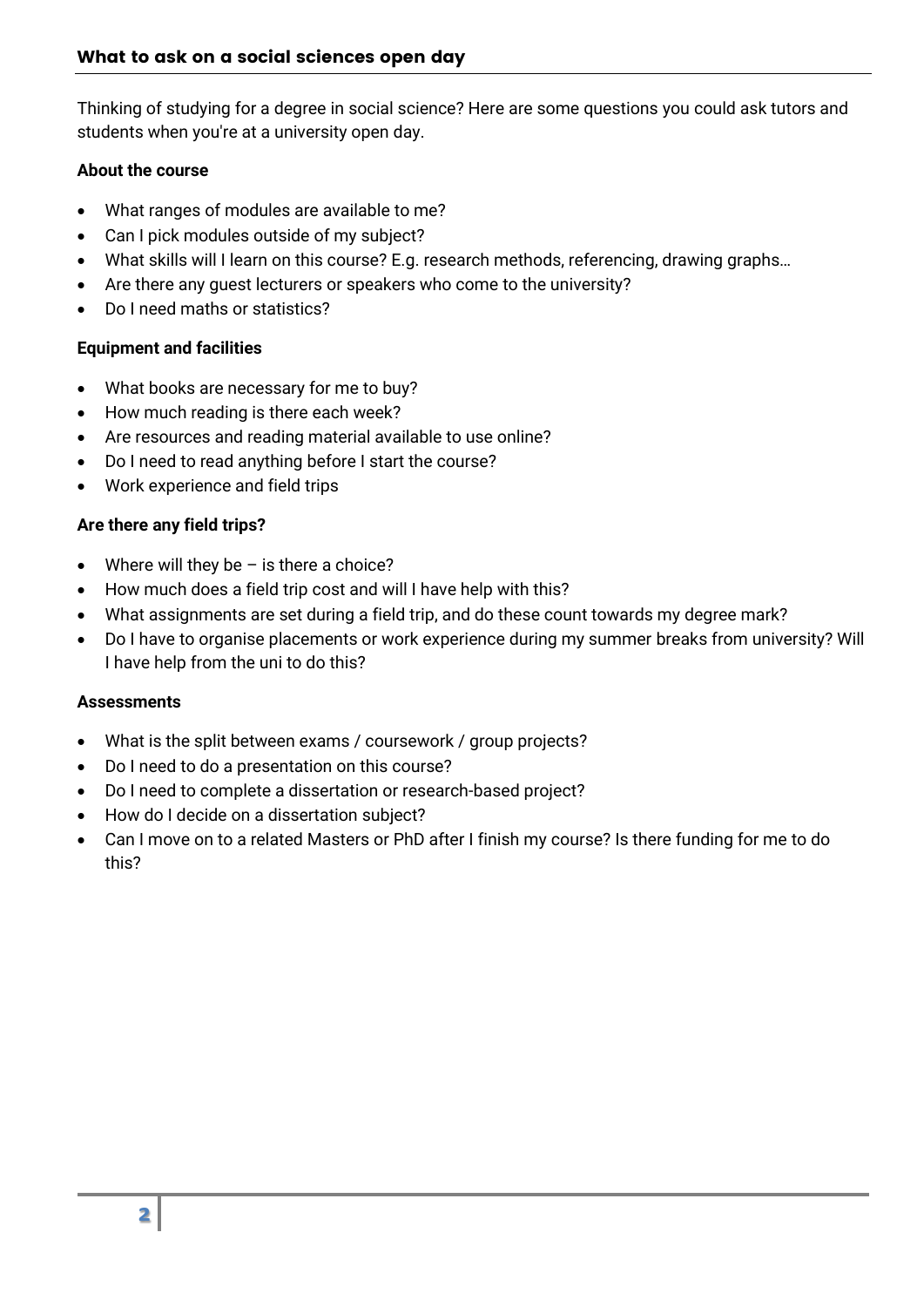Planning to study education at university? Print out our list of questions when you're on an open day to help you get all the information you need on the course.

#### **About the course**

- Which modules are optional and which are core?
- Can I specialise in a certain area if I want?
- Is specialist better than generalist when it comes to choosing my options?

# **Facilities and equipment**

- What books are necessary for me to buy?
- Will I be taught lectures with only people from my course?
- Can I get extra help from lecturers if I need it?

#### **Placements and work experience**

- How many placements will I have during this course?
- Do I organise my placement independently or will I have help?
- Does the uni have contacts with schools and colleges?

#### **Assessment**

- What is the split between exam/coursework/Group works/presentations?
- How will I be assessed on placements?
- Do I need to complete a dissertation/ research based project?

#### **Graduate prospects**

- How will this course help me get a job?
- How many graduates go on to to do teaching training qualifications?
- What disciplines does the study of education draw upon?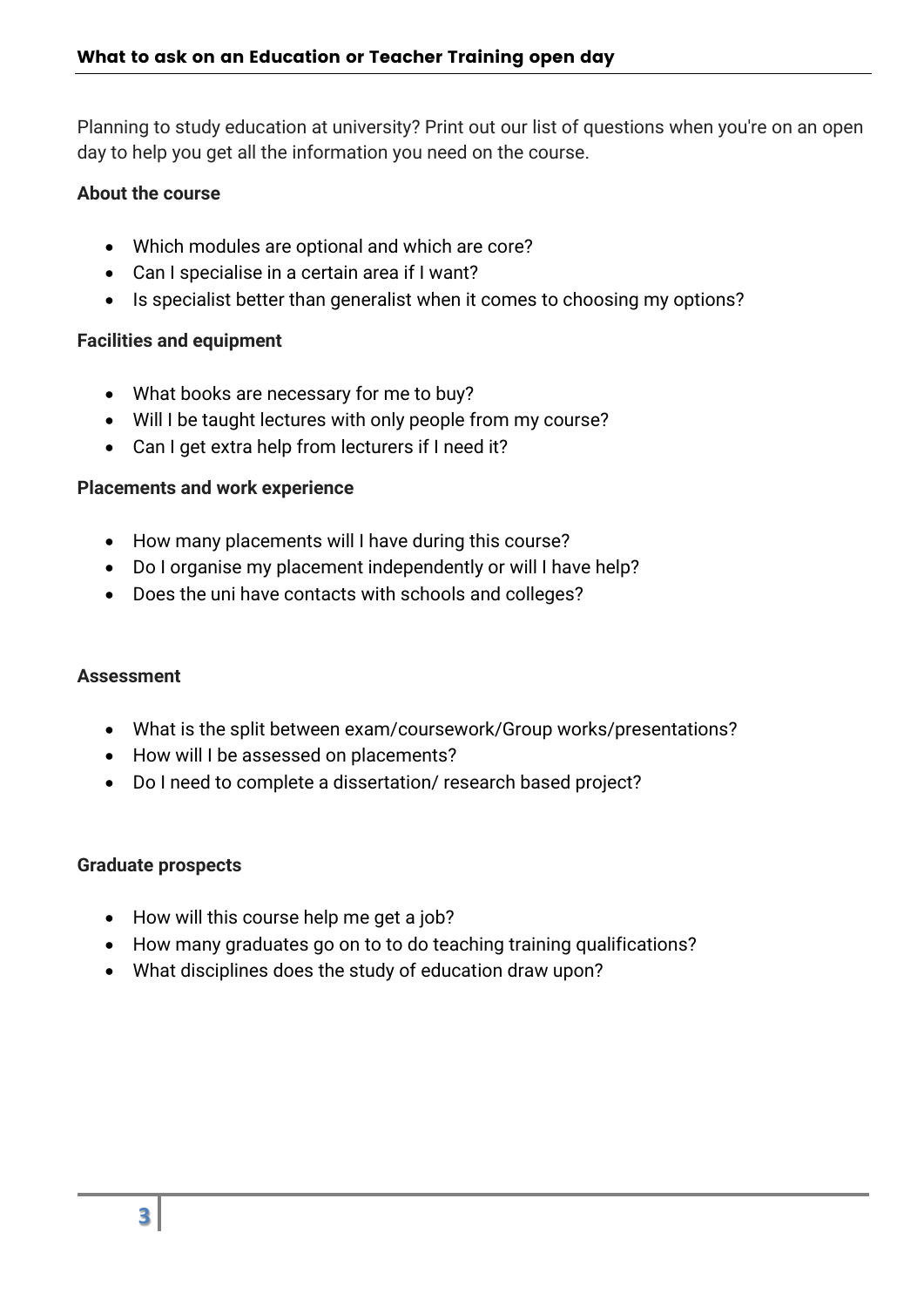# Anthropology

Anthropology involves studying the similarities and differences between cultures and societies across the world and can help us understand issues in our own society, such as multiculturalism, religion and human rights. You will learn theories and methodologies for research work and have the opportunity to go on field trips abroad. Careers after this course include research, overseas development work and community work in the UK.

- **BSC**
- BA
- TIME ABROAD
- INDEPENDENT STUDY
- COURSEWORK-INTENSIVE
- RESEARCH-INTENSIVE
- FIELD TRIPS
- SOCIAL ANTHROPOLOGY

# Example course modules

- Anthropological methods
- Introduction into prehistoric archaeology
- Methods and analysis in biological anthropology
- Research methods in social anthropology
- Evolutionary biology and geography
- Human ecology
- Human osteology
- Gender and society
- Material cultures
- Ethnographic methods

# Teaching hours / week

The time you'll spend in lectures and seminars each week will vary from university to university, so use this as a guide.



# League tables for this subject

The [Guardian](https://www.theguardian.com/education/ng-interactive/2017/may/16/university-league-tables-2018) The Complete [University](http://www.thecompleteuniversityguide.co.uk/league-tables/rankings?s=Architecture) Guide The [Times](https://www.thetimes.co.uk/article/top-by-subject-mgbnm672r)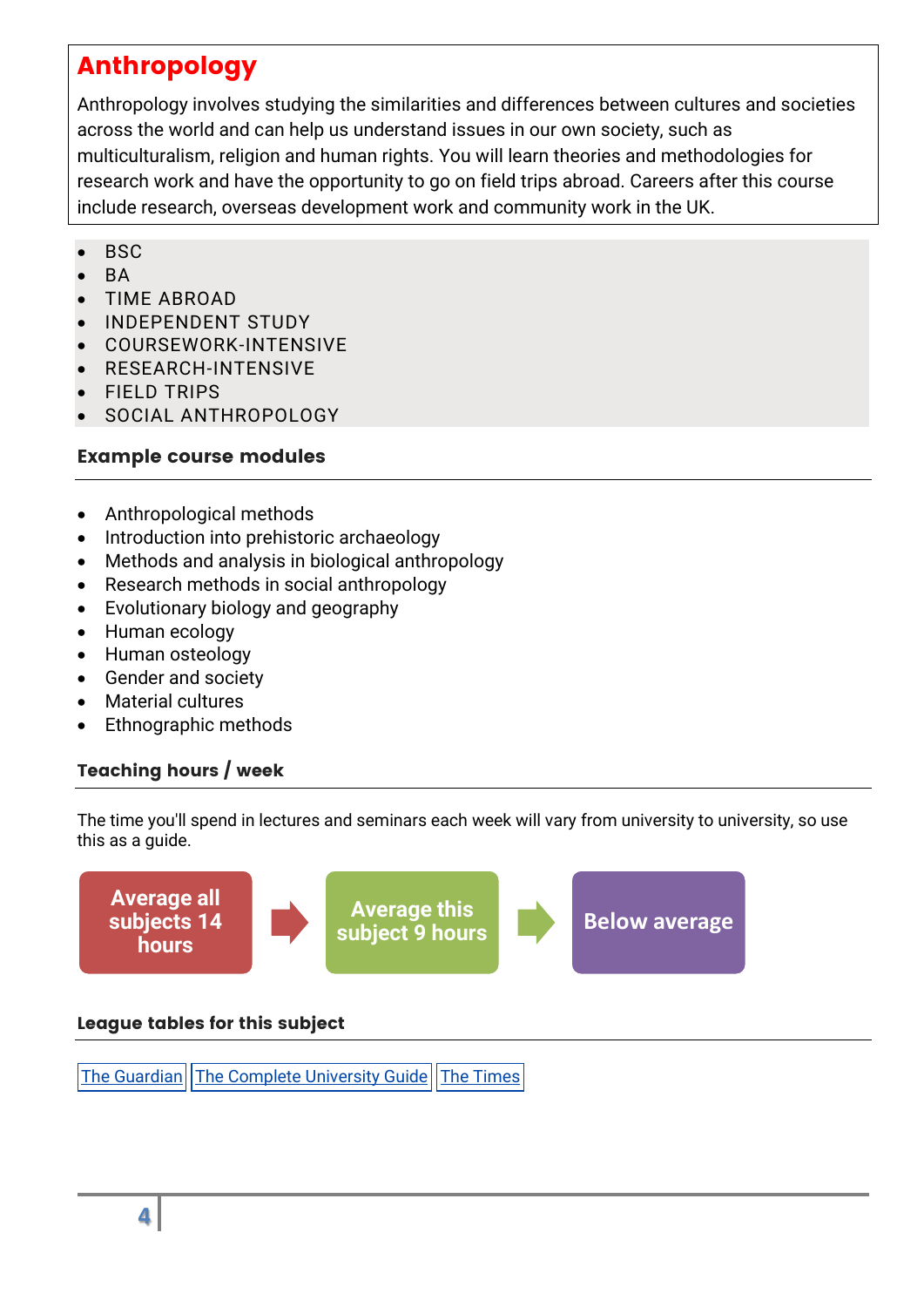I study anthropology. The four core modules in the first year vary between social and biological anthropology (one pure bio, one pure social and two inter-disciplinary modules). All are well taught and interesting, depending on your interests.

#### *2nd year, Durham University*

Typically in the first year, anthropology students have about 15 hours of lecture and lab time, so roughly five hours over the three different areas - social anthropology, biological anthropology and material culture. UCL has a designated anthropology building, but lectures also take place throughout the university.

#### *1st year, UCL (University College London)*

My course, anthropology, is really interesting, challenging and very enjoyable. I had around eight contact hours a week in the first year, including lectures and seminars for the different modules. My course requires a lot of work outside of classes - there is quite a big reading list for the different subjects, but often the texts are really helpful and interesting. In anthropology, the majority of assessment is in the form of essays or coursework. There are not many exams, which is good if you are better at writing essays than taking exams.

#### *1st year, University of Sussex*

# A-levels (or equivalent) usually required

No Specific Requirements

#### **Useful to have**

- **Sociology**
- Biology

# Application checklist

Here's a guide to what to expect from the application process - also check individual university entry requirements, as these may differ.

- January application
- Personal statement

#### Examples of degrees and combined degrees for BHASVIC student's 2019 entry

- Social Anthropology and Criminology
- Sociology and Anthropology
- Social Anthropology and Sociology
- Anthropology
- Social Anthropology and Development Studies
- English Literature/Anthropology
- Economics with Evolutionary Anthropology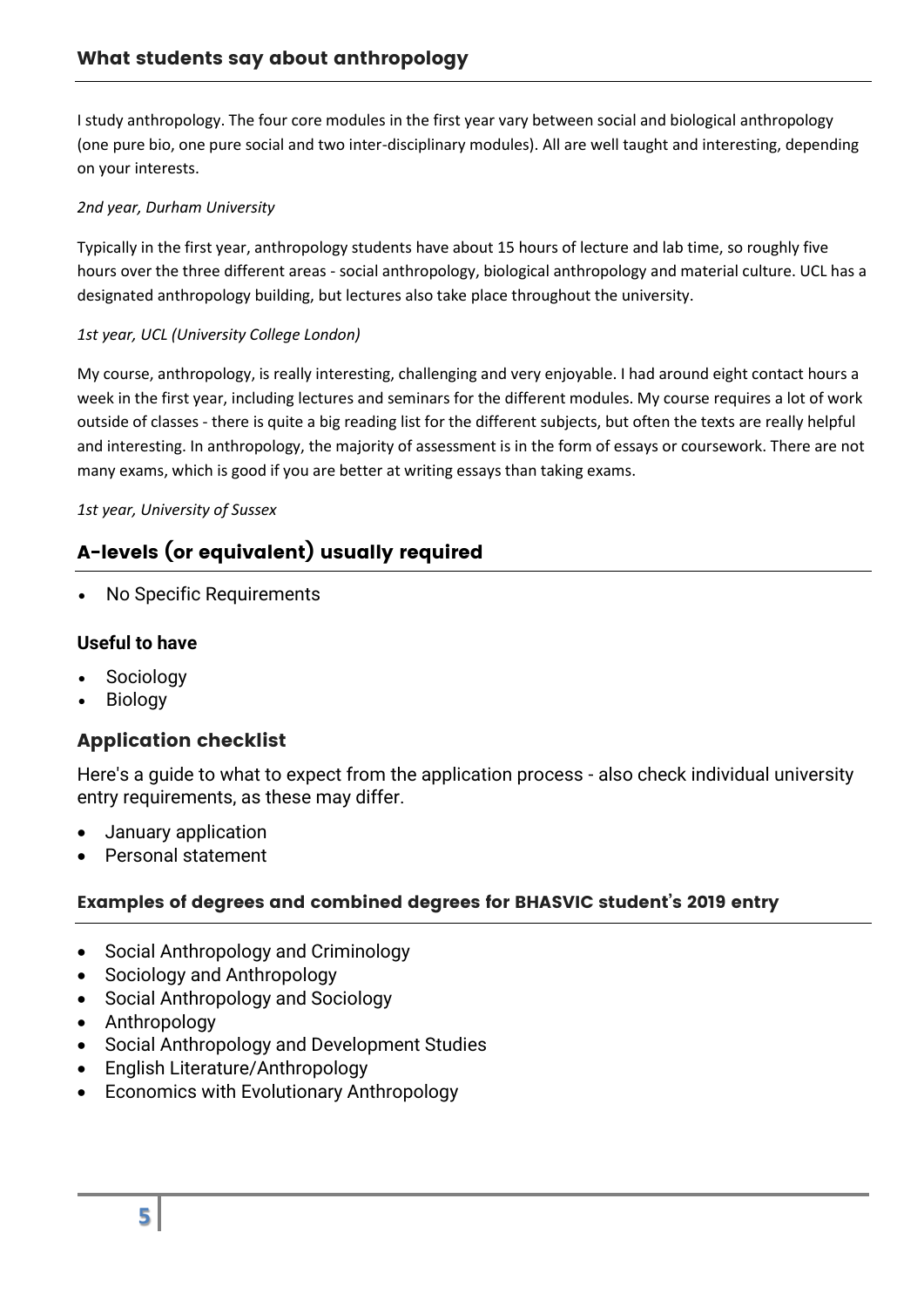#### Career prospects

Fewer than 800 graduates completed anthropology degrees last year, and they were well spread out across a whole range of jobs – many industries have jobs that can be done by anthropology graduates and unlike a lot of degrees, there aren't many jobs we can point to and say 'graduates from this degree do that job'. Management and marketing jobs are the most popular, though, and many graduates go into the education or social care sectors. Graduates are also rather more likely than average to work in London, or to go overseas to work. This is quite a popular subject at postgraduate level, and if you want to go into research, you'll need to think about postgrad study.

#### Transferable Skills

Understanding different societies and analysing data, critical thinking, presentation skills, understanding different perspectives, discussion and presenting arguments & theories

#### What employers like about this subject

A student taking an anthropology degree will acquire subject-specific skills that include the relevance of anthropology to contemporary cultural issues, an understanding of human society and culture and the operation of languages and power. Transferable skills you can develop include communication, problem-solving, team-working, the ability to gather and process information and the ability to construct convincing and well-presented arguments. There are few jobs specifically as anthropologists, but anthropology graduates are flexible and find work with many industries, including social and welfare, education, religious and faith organisations, recruitment, government, banking, retail and manufacturing.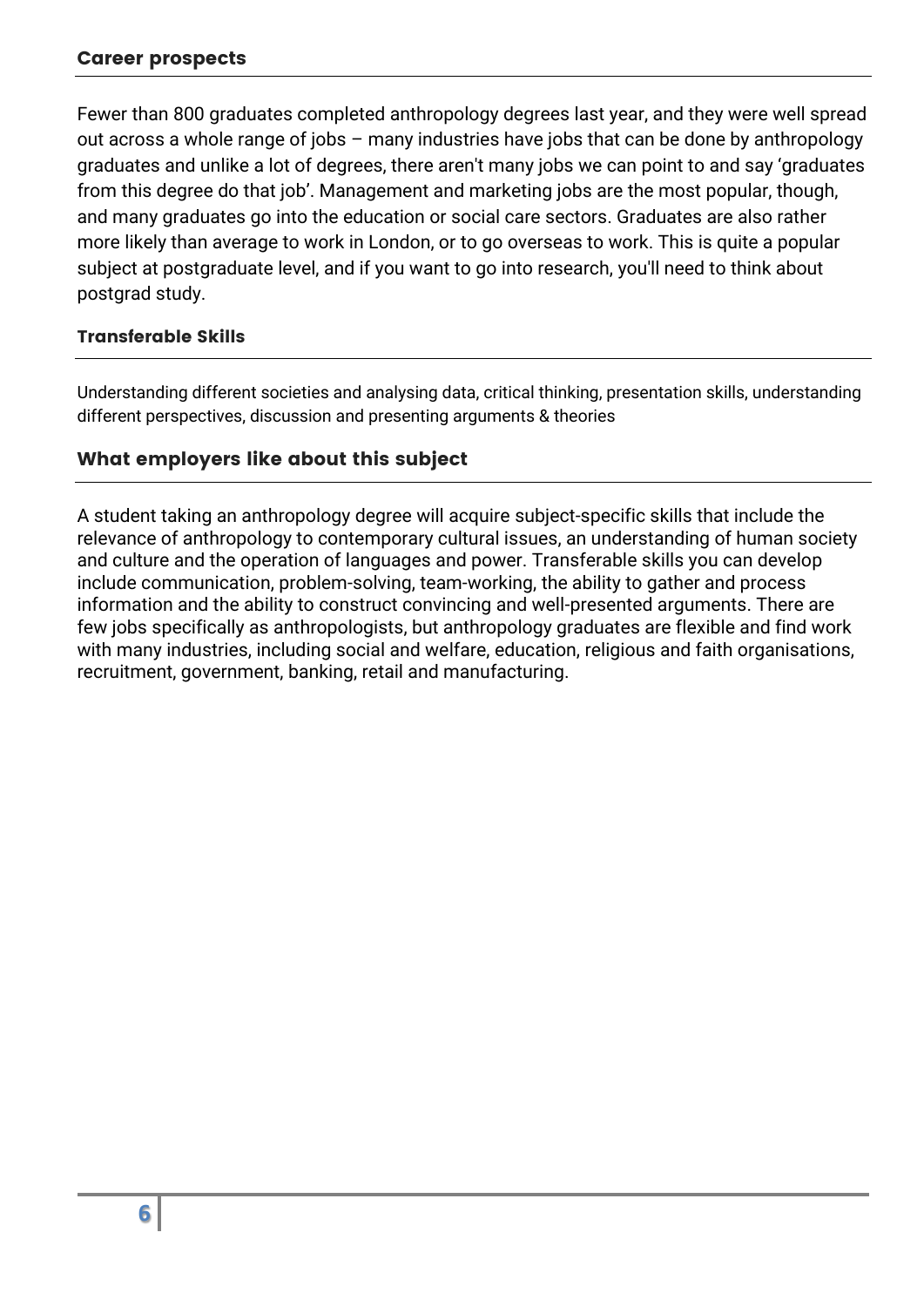# Psychology

How do children acquire language? Why do we forget things? What makes a good leader? If these sorts of questions interest you, psychology could appeal. You will study theories of behaviour, how the brain and mind work and develop skills to design experiments and collect data. Psychology is useful for a wide range of careers including social work, media and business, as well as being a first step to qualifying as a psychologist.

- **BSC**
- TIME IN LABS
- **BA**
- THEORETICAL AND CONCEPTUAL
- **STATISTICS**
- **SCIENCE**
- PRACTICAL WORK
- FIELD TRIPS
- INDEPENDENT LEARNING

#### Example course modules

- Cell biology
- Mind and behaviour
- Exploring effective learning
- Experimental methods and statistical analysis
- Individual and social processes
- Developmental psychology
- Brain and cognition
- Social psychology
- Humans in biological perspective
- Evolution and behaviour

# Teaching hours / week

The time you'll spend in lectures and seminars each week will vary from university to university, so use this as a guide.



#### League tables for this subject

The [Guardian](https://www.theguardian.com/education/ng-interactive/2017/may/16/university-league-tables-2018) | The Complete [University](http://www.thecompleteuniversityguide.co.uk/league-tables/rankings?s=Architecture) Guide | The [Times](https://www.thetimes.co.uk/article/top-by-subject-mgbnm672r)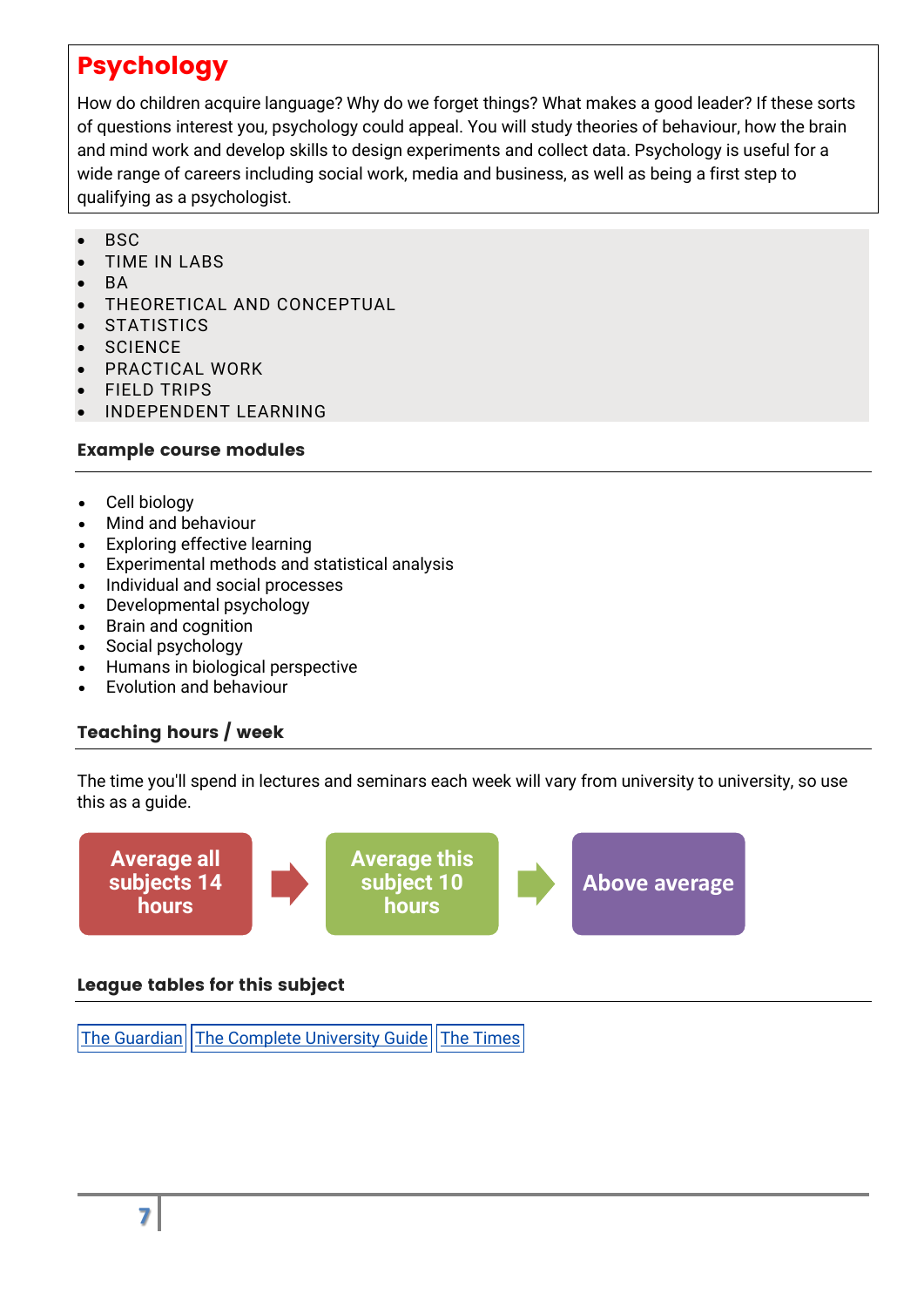The BSc psychology course starts off almost like an A-Level overlap in the first year, but gets rapidly more difficult, particularly noticeable with the neuroscience components. Content is often based on cutting-edge research and is fascinating, delivered by many inspiring lecturers. The work is essay and long-answer exam based, with different respective weightings depending on the module.

#### *3rd year, Royal Holloway, University of London*

I study psychology and I love it. Although the course is challenging, it was also extremely interesting and there are many opportunities to get 'hands on' - for example, during the second semester, we were all given the chance to hold a human brain in order to get a deeper understanding of the module, 'brain and mind'.

#### *1st year, Bangor University*

My course contains the basic modules of biology, cognition, social and individual types of psychology. It then also delves further into specific areas such as educational, forensic, sport and health psychology. As well as this, there is also some philosophy and maths involved. Although the maths is worked out with a computer programme, the results still need to be interpreted and understood.

#### *1st year, Coventry University*

#### A-levels (or equivalent) usually required

No Specific Requirements

#### **Useful to have**

- Psychology
- Sociology
- Biology
- **Mathematics**

#### Application checklist

Here's a guide to what to expect from the application process - also check individual university entry requirements, as these may differ.

- January application
- Personal statement

#### BHASVIC information 2019

#### **In Sept 2019, 98 BHASVIC students went onto study Psychology-related degrees at 44 different universities**

It is regularly in the top two subjects our students go onto study at university.

This includes students who went onto study Criminology, sometimes combined with Law.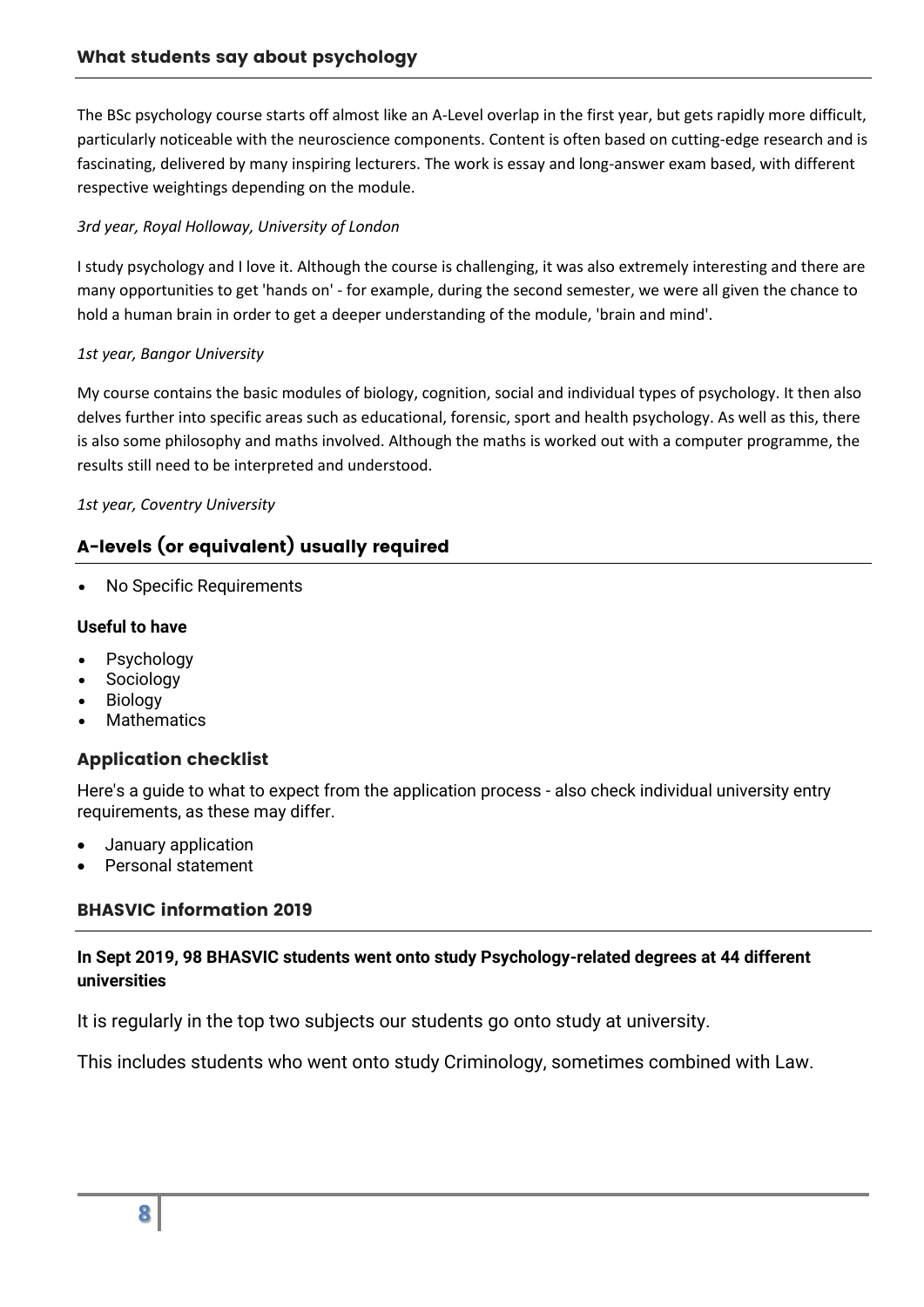

#### Top 10 Universities for Psychology - Complete University Guide 2020

- **Oxford, Bath, Cambridge, St Andrews, Durham**
- **Loughborough, Newcastle, Kent, York**  all very high student satisfaction scores
- **Lancaster, Leeds, Southampton**  all with top graduate prospects

#### Examples of degrees and combined degrees for BHASVIC student's 2019 entry

- Psychological and Behavioural Sciences
- Psychology
- Psychology (Study Abroad)
- Psychology with Foundation
- Psychology with a Year Abroad
- Forensic Psychology
- Applied Psychology
- Applied Psychology (Clinical)
- Psychology (Clinical)
- Psychology with Criminology
- Psychology with Neuroscience
- Sociology with Psychology
- Criminology and Criminal Psychology
- Psychology in Education
- Criminology and Psychology
- Cognitive Neuroscience and Psychology with Industrial/Professional Experience
- Criminology and Sociology
- Criminology and Criminal Justice
- Criminology
- Criminology with Study Abroad
- Criminology with Psychology
- Law with Criminology
- Criminology and Law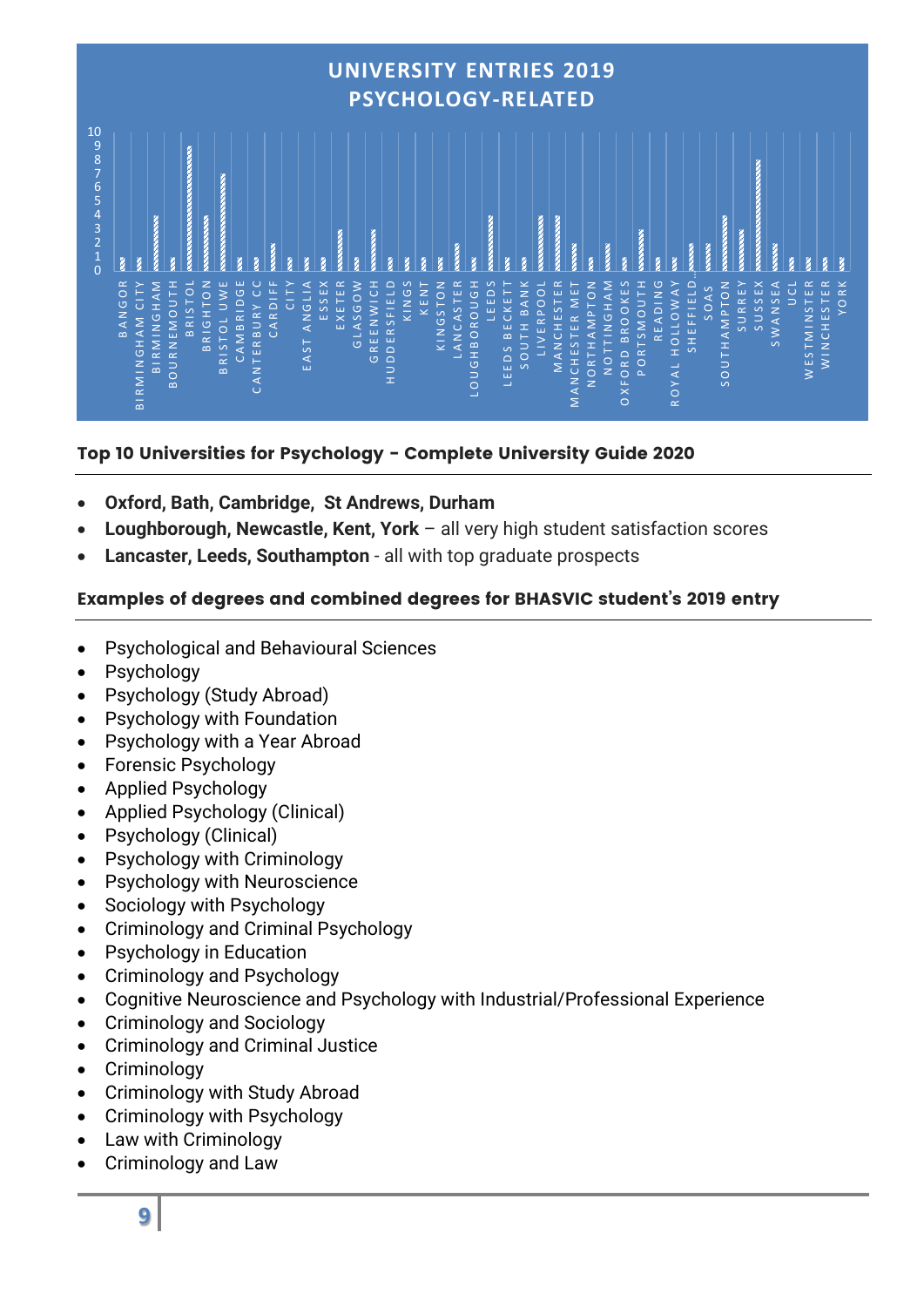One of the UK's fastest-growing subject at degree level, and the fourth most popular subject overall, one in 24 of all graduates last year had psychology degrees. As you'd expect with figures like that, jobs in psychology itself are incredibly competitive, so to stand a chance of securing one, you need to get a postgraduate qualification (probably a doctorate in most fields) and some relevant work experience. But even though there are so many psychology graduates  $-$  far more than there are jobs in psychology  $-$  this degree has a lower unemployment rate than average because its grads are so flexible and well-regarded by business. With a mix of good people skills and with excellent number and data handling skills, a psychology degree ticks most employers' boxes – but we'd suggest you don't drop your maths modules.

#### Transferable Skills

Understanding different theories and analysing data, critical thinking, presentation skills, understanding different perspectives, discussion and presenting arguments

#### What employers like about this subject

One of the country's most popular degrees, psychology enables students to gain subject-specific skills such as developing an understanding of current theory and practice in fields of psychology and how to generate and interpret research data. General skills that employers appreciate in psychology graduates include communication, project management, numeracy and negotiation skills. Some roles in psychology itself, such as clinical psychology, may need a postgraduate qualification to enter. Psychology graduates work for a wide range of employers including hospitals and health trusts, schools and colleges, social care organisations and management consultants.

#### What Local Market information - Free Educational Psychologist training

For anyone interested in a career as an Educational Psychologist there is good news with the Department of Education's announcement to provide free training for over 600 Education Psychologist trainees for children. There will be three new training rounds from 2020.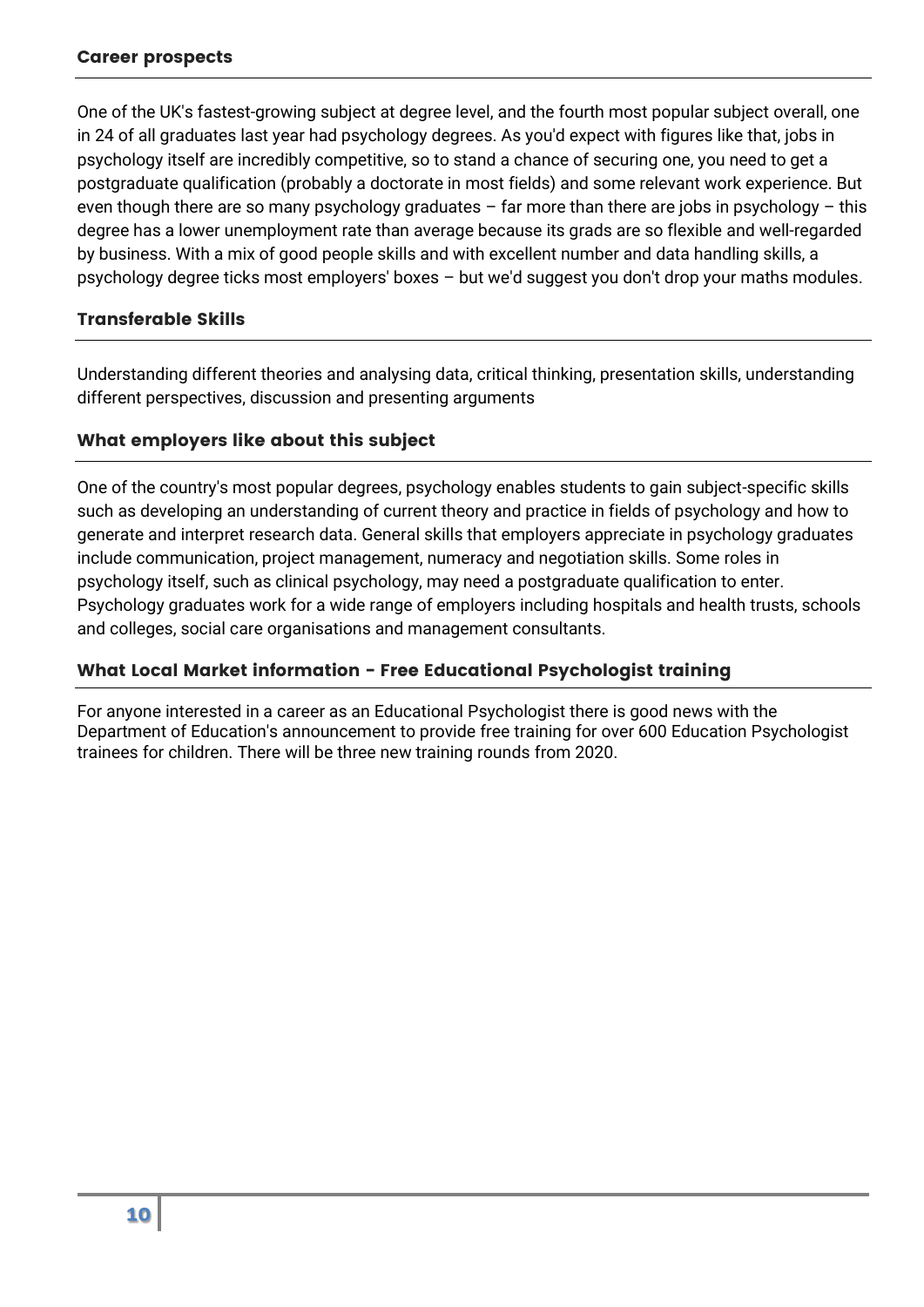# Social work

Do you want to have a positive impact on the lives of children, families or people with a disability or mental health issues? A social work degree will develop your knowledge and skills to work in areas such as child protection, family support and with the homeless. It can lead to a professional role as a social worker in child or adult services for a council, or be applied more broadly to working for the charitable, voluntary or private sectors.

- **BSC**
- VOCATIONAL
- PRACTICAL PLACEMENTS
- COMMUNICATION SKILLS
- BA
- COURSEWORK-INTENSIVE
- **CHILDREN**
- FAMILIES
- COMMUNITY

#### Example course modules

- Social work ethics and values
- Power, duties and accountabilities
- Social work in society
- Social policy: politics of the welfare state
- Law and the legal context of social work
- Working with adults
- Social work research
- Social work as a vehicle for cultural transformation
- Child and family social work
- Substance use and misuse

#### Teaching hours / week

The time you'll spend in lectures and seminars each week will vary from university to university, so use this as a guide.



#### League tables for this subject

The [Guardian](https://www.theguardian.com/education/ng-interactive/2017/may/16/university-league-tables-2018) The Complete [University](http://www.thecompleteuniversityguide.co.uk/league-tables/rankings?s=Architecture) Guide The [Times](https://www.thetimes.co.uk/article/top-by-subject-mgbnm672r)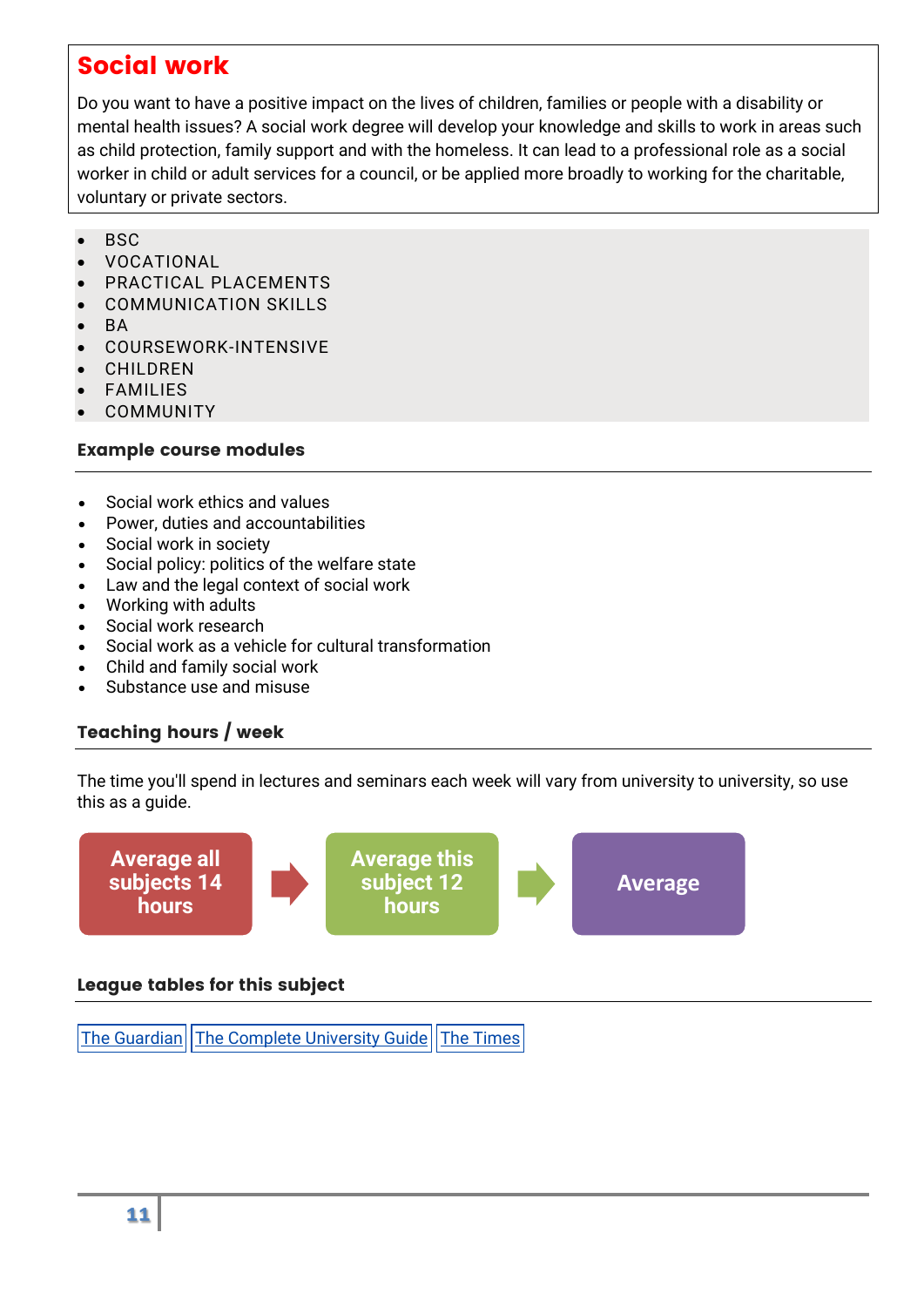The social work degree requires a lot of dedication out of teaching hours. The combination of assessed essays, group work, presentations and exams is great as it helps you to be an all-rounder which is required for the role. Continuous learning is required to keep up to date with changes in legislation. It is a very challenging and interesting course which will help you grow as an individual.

#### *1st year, University of Strathclyde*

As a social work student, there is a 100 day placement in the second and third year, with a taster placement in the first year. Most of my course is essay-based. There is also the opportunity to showcase presentation skills in presentation-based assignments and group tasks. The course content is varied and interesting and can be challenging at times.

#### *2nd year, Canterbury Christ Church University*

I spent my time on full time placement (80 days) in a residential rehab and a community addiction team. This experience was invaluable and I was able to develop new skills and learn the realities of social work practice with the support and guidance of the university staff.

#### *3rd year, University of Strathclyde*

#### A-levels (or equivalent) usually required

No Specific Requirements

#### **Useful to have**

- Psychology
- Sociology
- BTEC health and social care

#### Application checklist

Here's a guide to what to expect from the application process - also check individual university entry requirements, as these may differ.

- January application
- Personal statement
- Interview
- Work Experience

#### Examples of degrees and combined degrees for BHASVIC student's 2019 entry

- Social Policy with Year Abroad
- Social Work
- Public Health
- Childhood Studies with Study Abroad

#### Career prospects

No prizes for guessing what by far the most common job for graduates in social work is! There's a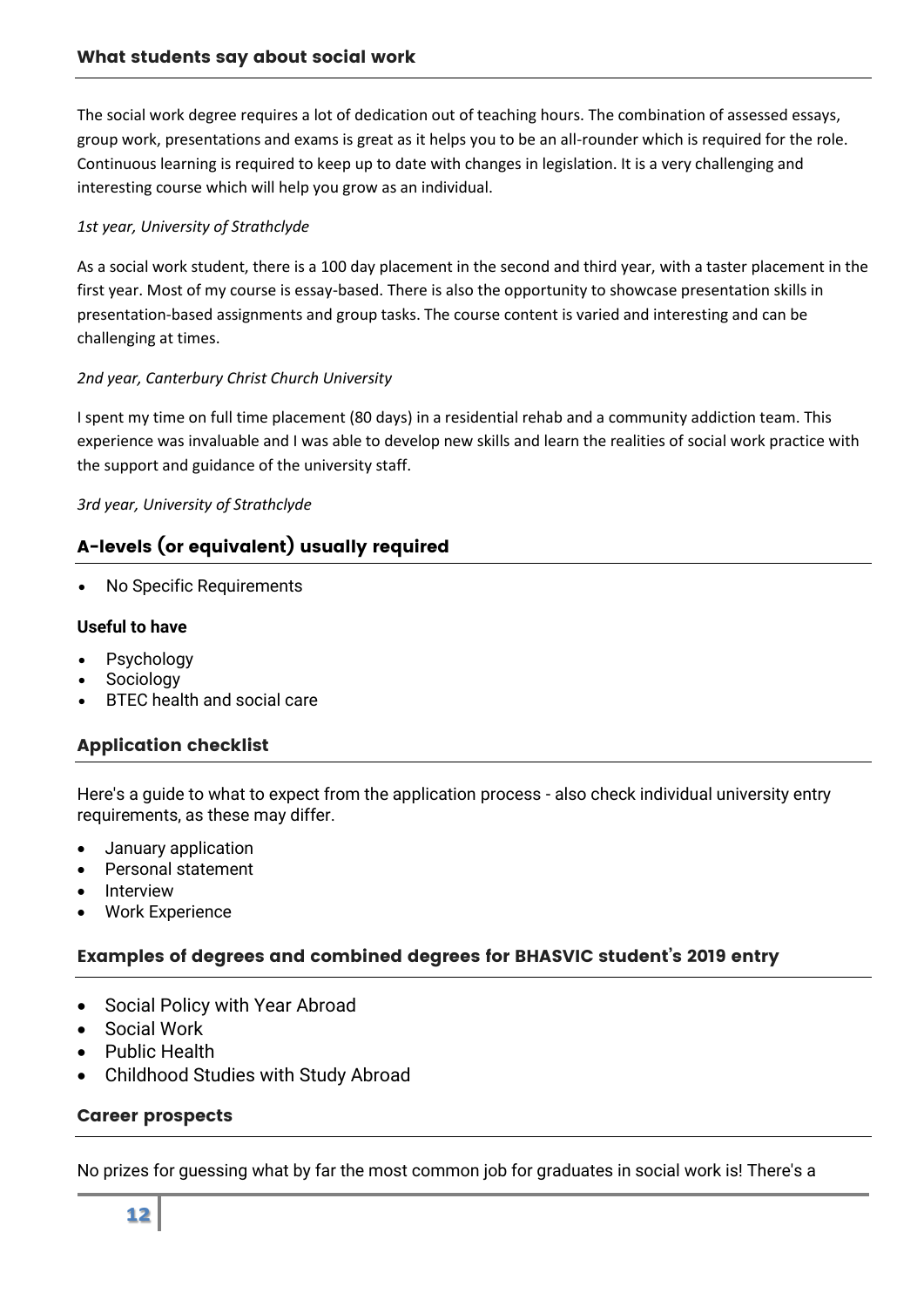shortage of social workers in some parts of the UK, and graduates can specialise in specific fields such as mental health or children's social work. If you decide social work is not for you, then social work graduates also often go into management, education, youth and community work and even nursing. Starting salaries for this degree can sometimes reflect the high proportion of graduates who choose a social work career, as not all job options for social work graduates pay as well as other job sectors – but social work graduates still get paid, on average, more than graduates overall.

#### Transferable Skills

Understanding different societies and analysing data, critical thinking, presentation skills, understanding different perspectives, discussion and presenting arguments & theories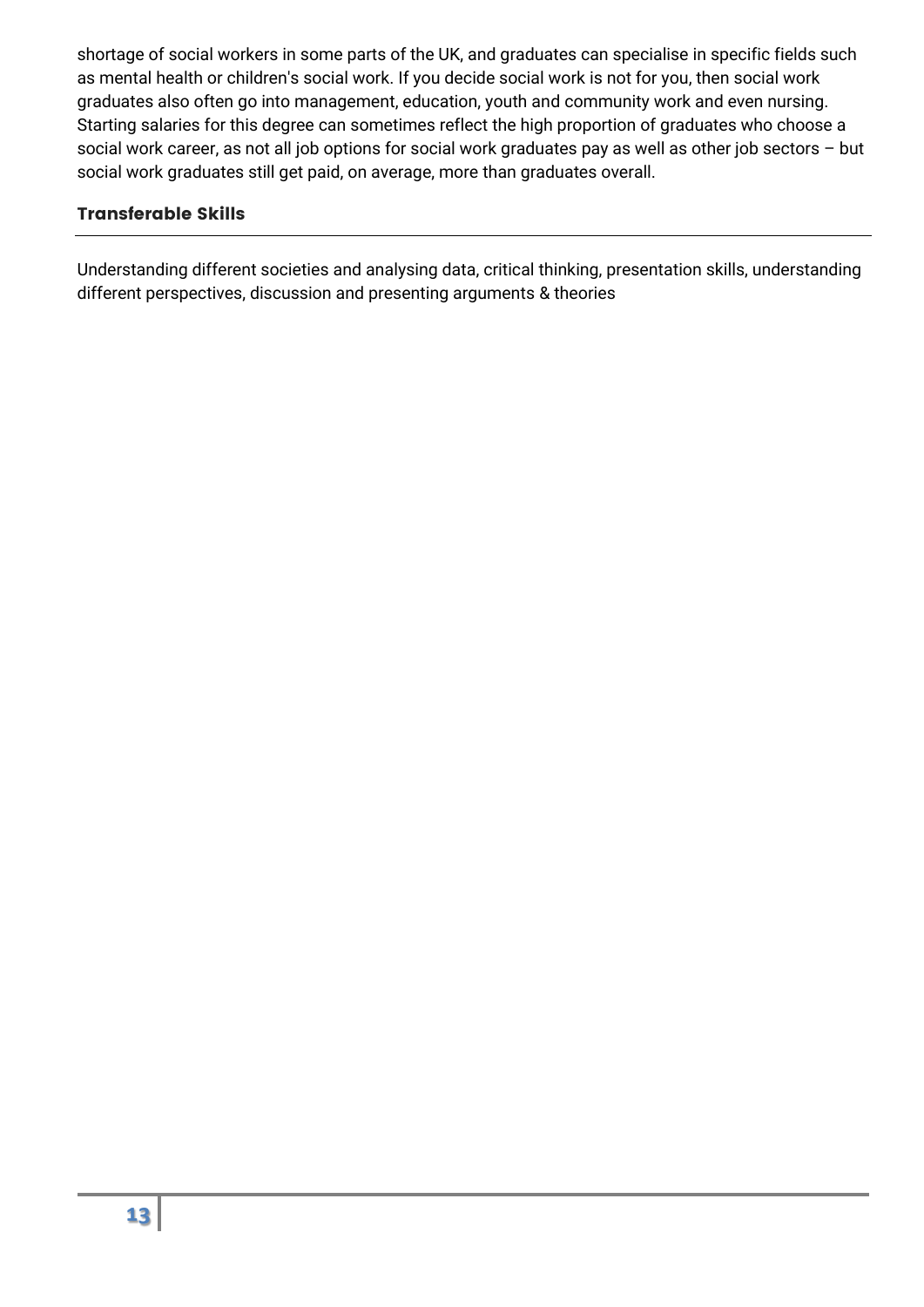- Social worker
- Social services manager
- Guidance officer

#### **Other real-life job examples**

- Community worker
- Probation officer
- Adoption officer

#### What employers like about this subject

A degree in social work is, unsurprisingly, usually taken as part of training for a career in social work. Subject-related skills you might expect to gain include training in building relationships with people from all backgrounds and an understanding of the, often complicated, ethical issues that come with working with the different agencies and people involved in modern social work. A social work degree also includes 200 days of assessed practice. Graduates tend to be employed by local government and social work providers, but some also get jobs with schools, hospitals, housing associations, residential care organisations, advisory groups and universities, among other industries.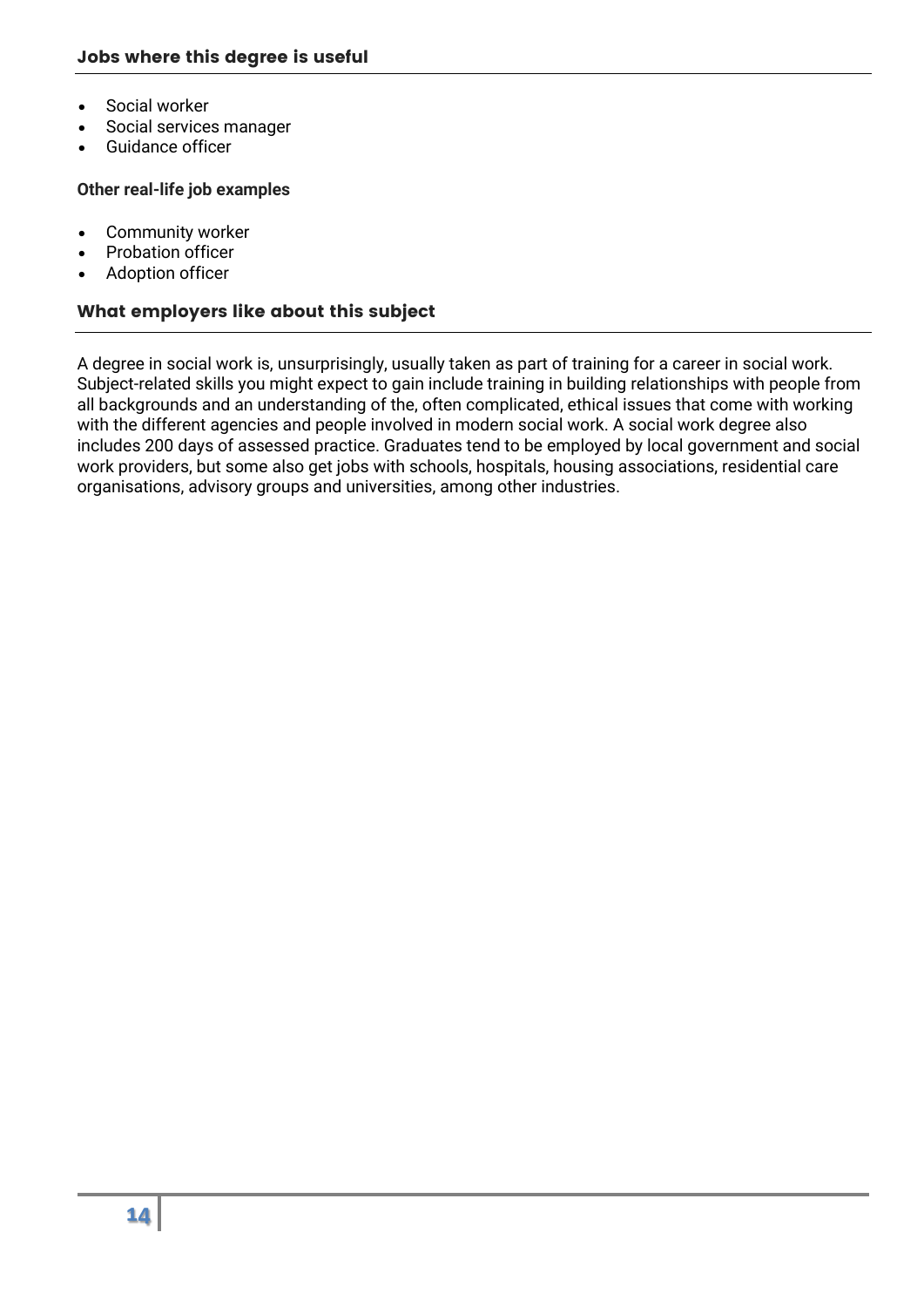# Sociology

Sociology is the study of human social life and you can expect to cover topics such as work, families, gender roles, multiculturalism, media and culture and globalisation. Courses combine sociological theory with developing research skills and can include options to study criminology or social policy. A sociology degree can be useful for a diverse range of careers, such as market research, media, charities, management, youth and community work, the police and the probation service.

- BSC
- LOTS OF READING
- COMMUNICATION SKILLS
- BA
- THEORETICAL AND CONCEPTUAL
- INDEPENDENT STUDY
- RESEARCH-INTENSIVE
- ESSAY-WRITING
- CRIMINOLOGY
- SOCIAL POLICY

#### Example course modules

- Observing society
- Urban sociology
- Understanding deviance and social problems
- Individual and society
- Applied ethics
- Media and crime
- Nature and society
- Sexuality and social control
- Contemporary work and organisational life
- Mobilisation, social movements and protest

# Teaching hours / week

The time you'll spend in lectures and seminars each week will vary from university to university, so use this as a guide.



#### League tables for this subject

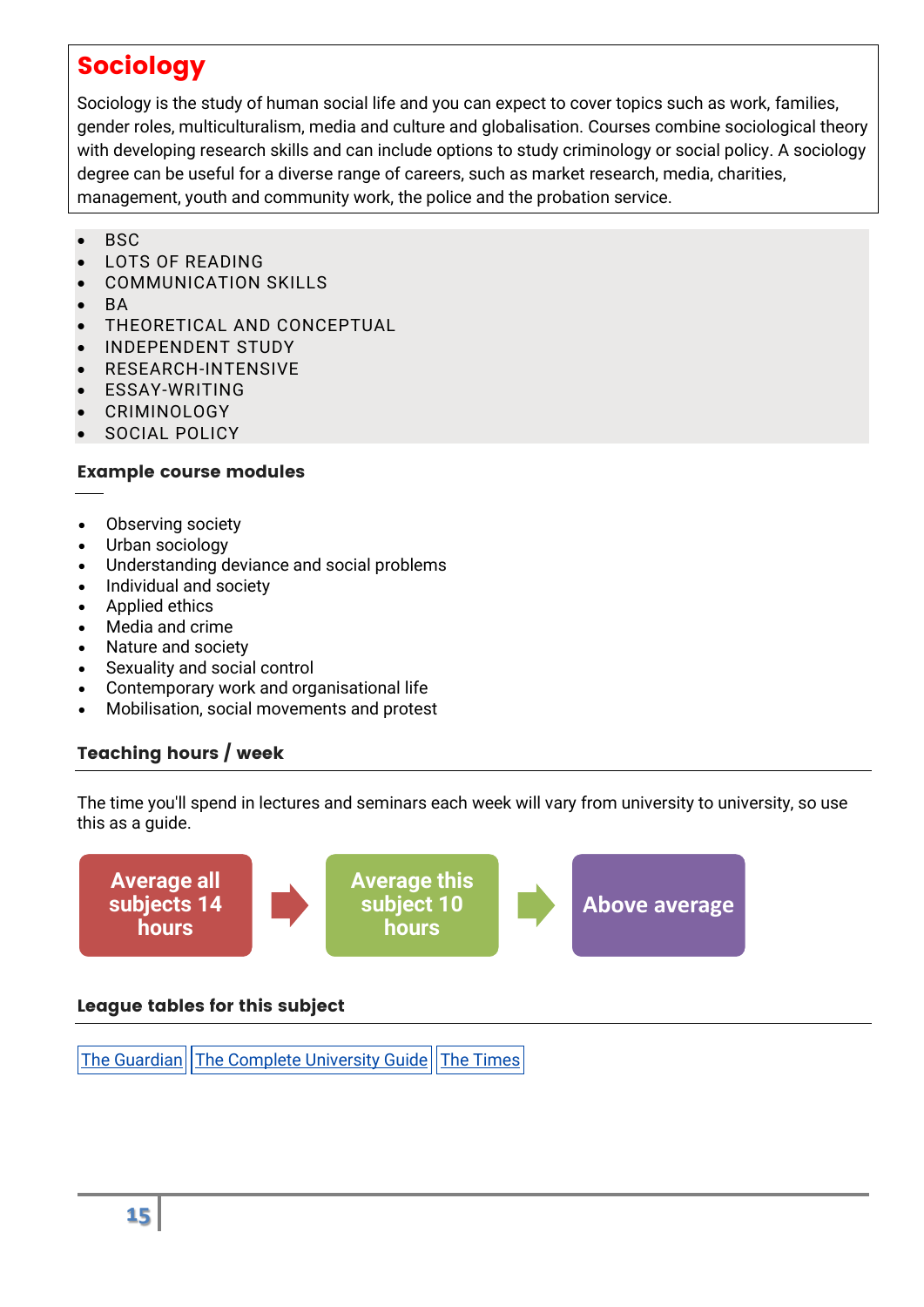# What students say about sociology

In sociology we have four hours of lectures, and four hours of seminars a week. It doesn't sound like a lot, but there's a lot of personal reading and work to be done as well. It's a great course if you're newer to sociology, and just as interesting for more involved students. There's one piece of coursework to do with research methods, and everything else is marked according to essays done in exam conditions, and you'll do several practice essays.

#### *1st year, Goldsmiths, University of London*

The course is mainly coursework-based, with most of your marks coming from assignments. Learning sociology at uni is very different to college, but it's still really interesting with lots of work based on the gender, age and ethnicity areas you should be used to if you studied it at A-level.

#### *2nd year, University of Huddersfield*

Love the course! Some modules are challenging and require a lot of preparation such as research modules. I definitely recommend sociology as a degree. Overall I love it!

*2nd year, University of Nottingham*

# A-levels (or equivalent) usually required

No Specific Requirements

#### **Useful to have**

- Psychology
- Sociology

#### Application checklist

Here's a guide to what to expect from the application process - also check individual university entry requirements, as these may differ.

- January application
- Personal statement

#### BHASVIC information 2019

**In Sept 2019, 100 students went onto study Sociologyrelated degrees at 34 different unis.**

Many were combined with linked subjects e.g. social policy, criminology, anthropology, cultural studies, development studies, youth work, social work, childhood studies, education. It is probably our single most popular degree subject for 2019.

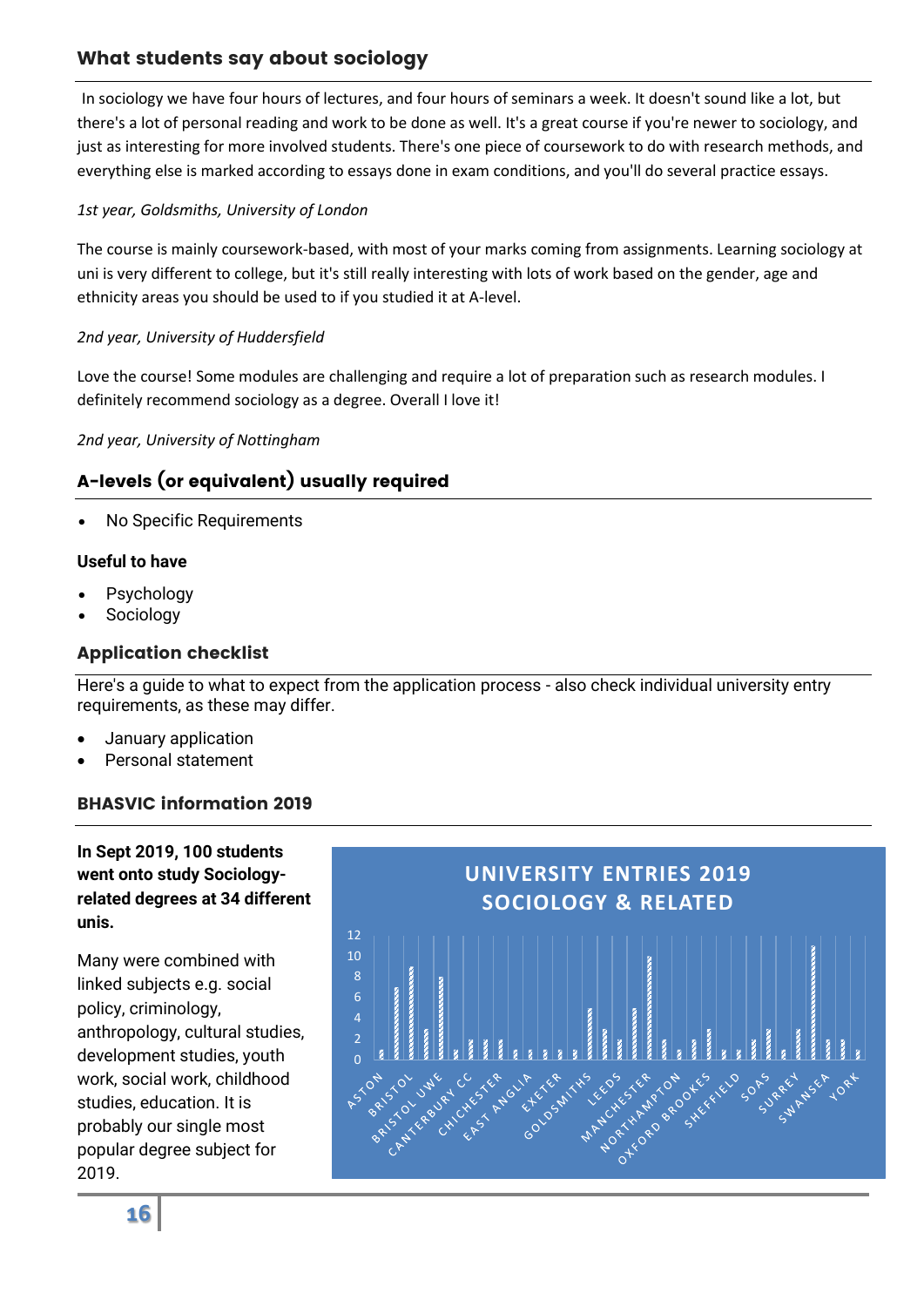- **Cambridge, Bristol, Bath, Exeter, Glasgow**
- **Sussex, Surrey, Sheffield, Keele**  all very high student satisfaction scores
- **Aston, Portsmouth, Essex, Liverpool Hope**  all with top graduate prospects

#### Examples of degrees and combined degrees for BHASVIC student's 2019 entry

- Sociology with Psychology
- Criminology with Psychology
- Criminology and Criminal Psychology
- Criminology and Psychology
- Criminology and Sociology
- Economics and Sociology
- Sociology
- Sociology with Year Abroad
- Criminology and Sociology
- Sociology with Psychology
- Criminology with Law
- Sociology and Anthropology
- Social Policy with Year Abroad
- Criminology and Sociology
- History and Sociology
- Politics and Sociology
- Sociology and Politics
- Politics and Sociology
- Political Science and Sociology
- Politics and Sociology
- Social Policy and Politics
- Media and Sociology
- Social Anthropology and Sociology
- Social Anthropology and Criminology
- Sociology with History
- History and Sociology
- Criminology and Sociology
- Criminology and Criminal Justice
- Criminology
- Criminology with Study Abroad
- Criminology with Psychology
- Criminology and Criminal Psychology
- Law with Criminology
- Criminology and Law
- Education, Culture and Society
- Social Sciences, Arts and Humanities with Foundation Year
- Social Sciences (with a foundation year)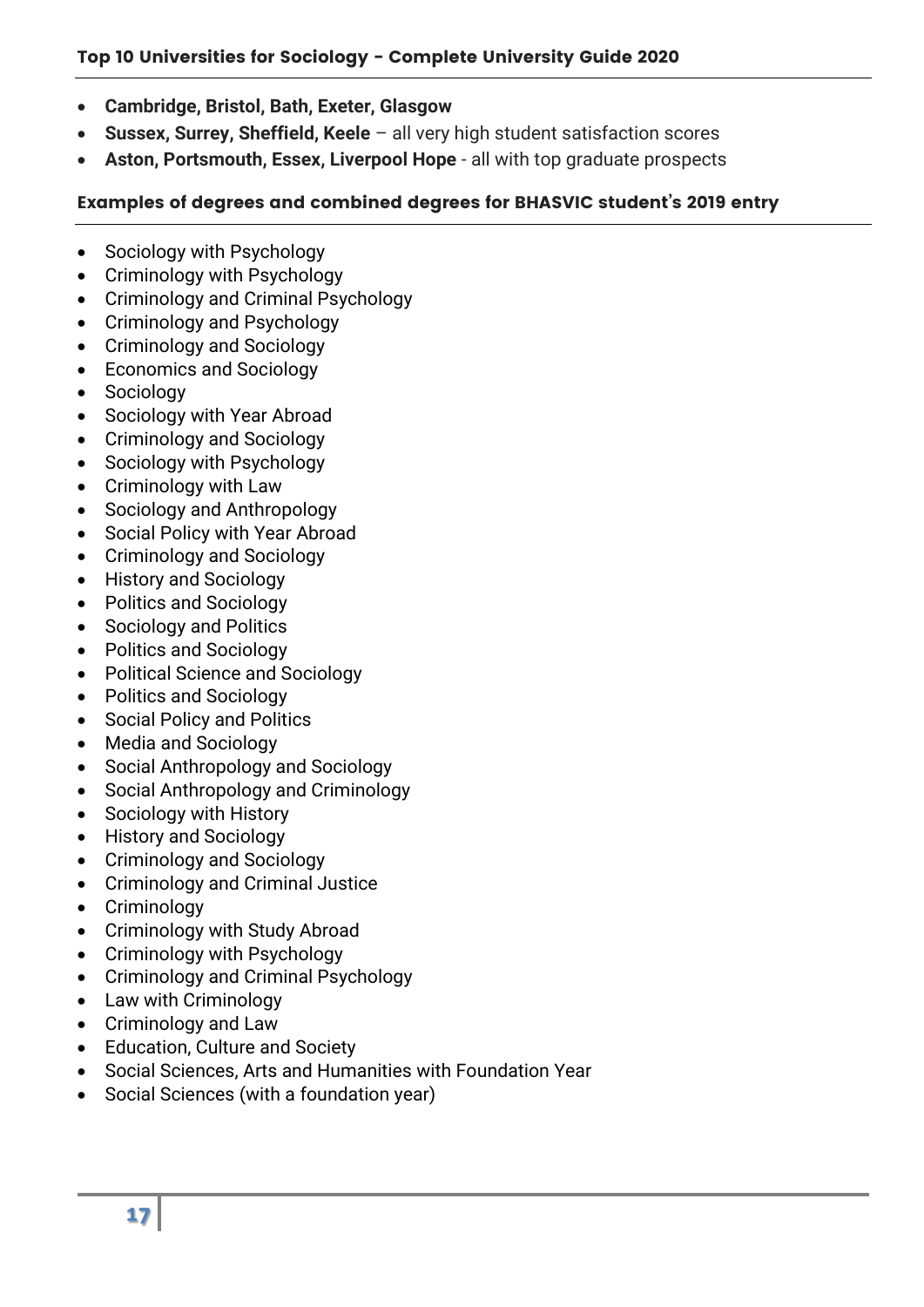Most sociology graduates go straight into work when they complete their degrees, and a lot of graduates go into jobs in social professions such as education, community and youth work, housing and social work. But sociology is a flexible degree and you can find graduates from the subject in pretty much every reasonable job – obviously, you don't find many doctors or engineers, but you do find them in finance, the media, sport, healthcare, marketing and even IT. Sociology graduates taking further study often branch out into other qualifications, like teaching, law, psychology and even maths, so don't think a sociology degree restricts you to just one set of options.

#### Transferable Skills

Understanding different societies and analysing data, critical thinking, presentation skills, understanding different perspectives, discussion and presenting arguments & theories

#### Jobs where this degree is useful

- Housing officer
- HR officer
- Welfare advisory offier

#### **Other real-life job examples**

- Social Researcher
- Financial analyst
- Police officer

#### What employers like about this subject

Subject-related skills you can get from a sociology degree include a knowledge of sociological theories and how they apply to people and organisations and their behaviour; the way sociology relates to social and civic policy and the methodology, interpretation and communication of social research. Transferable skills you can develop as a student studying sociology include communication, problem-solving, teamworking and good time management. Sociology graduates are employed in many industries including social care, hospitals, schools, banking, recruitment, the police, the prison service and local and central government.

#### Local Market information - More Children's Social Workers Needed

The Guardian reports on the struggle local authorities are having in recruiting children's social workers and the need to turn to agencies to fill the gap. According to data for 2017/18, 129 out of 152 local authorities recruited agency social workers, a rise on the previous year. With almost 6,000 children's Social Worker vacancies across England in September last year, there is an urgent need to recruit permanent staff, both for economic and continuity reasons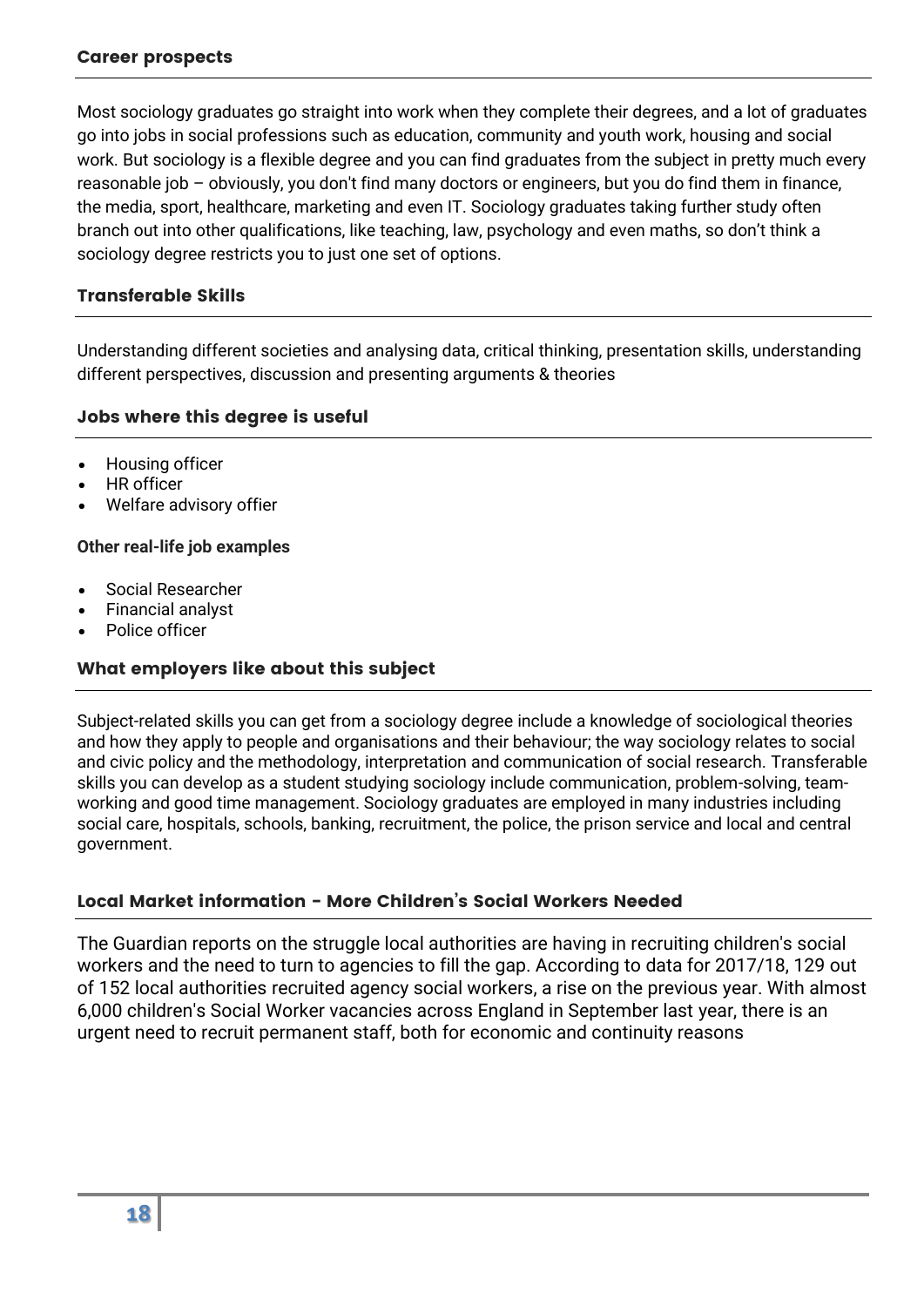# Teacher training courses

Do you see yourself working with young children to develop their essential social skills, helping a primary school class grasp a key idea you've taught them, or sharing your passion for a subject with secondary school students? Teacher training degrees combine the study of curriculum subjects with learning teaching techniques and putting these into practice during hands-on school placements. The course leads to QTS (qualified teacher status) to enable you to teach in a school or college.

- **BSC**
- VOCATIONAL
- PRACTICAL PLACEMENTS
- COMMUNICATION SKILLS
- BA
- COURSEWORK-INTENSIVE
- PRIMARY
- **SECONDARY**
- EARLY YEARS
- POST-COMPULSORY EDUCATION

#### Example course modules

- Learning how to learn
- Developing professional knowledge
- Lifestyles and societies
- Situated communication
- Acknowledging diversity in the classroom
- An integrated approach to meeting Children's needs
- Excellence in English, mathematics and sciences
- Wider curriculum: subjects in focus
- Education, values and society
- Reflective teaching: principles and practice

# Teaching hours / week

The time you'll spend in lectures and seminars each week will vary from university to university, so use this as a guide.



#### League tables for this subject

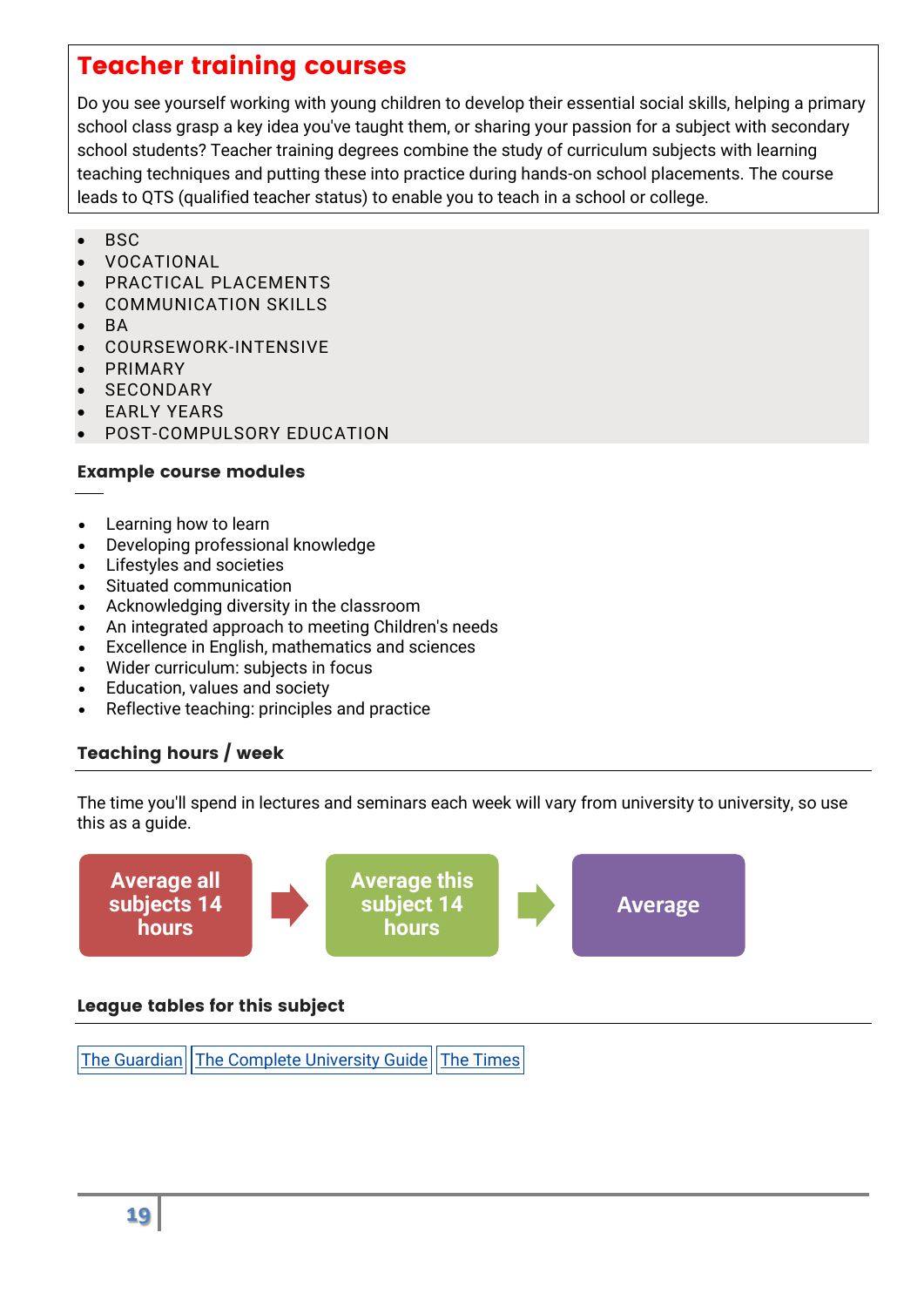Being on a teacher training course has its challenges - thinking and preparing different exciting lessons for different subjects can be hard, but it's interesting when you work together as a team to see what you can accomplish. This year we've had numerous essays and assignments to write and a few practical assessments where we were required to teach our peers a lesson of ours. We also had block school experience where you go to a school for six weeks and teach groups or a class of children and plan and prepare lessons for them.

#### *1st year, University of South Wales*

My education studies course covers such a wide range of educational issues that I had never really considered before I started the course. The first year is about establishing the wider issues of our education system and being able to discover new viewpoints and new solutions to what we view as problems. We are taught to think both small and large scale - looking into schools here in the UK (helped by placements) to trips abroad and looking into international education. There are options to involve yourself in exploring both higher education all the way to primary education, so there really is a bit for everybody interested in education.

#### *1st year, Bath Spa University*

My course is very interesting. It's split into modules such as maths, English and DT, which means you get detailed information on how to teach each subject. It's easy to get confused into thinking the uni is going to teach you your timetables in maths - they're not, that's for you to go away and learn if you're not confident - the tutor is there to teach you how to teach it to children. My course also involves block placements, from three weeks to nine weeks. This is the best part of my course, as you gain so much experience and it is so rewarding to get a first feel of your chosen career.

#### *1st year, University of Cumbria*

# A-levels (or equivalent) usually required

 At least one from art, design and technology, English, modern language, geography, history, IT, maths, music, religious studies and sciences

# Application checklist

Here's a guide to what to expect from the application process - also check individual university entry requirements, as these may differ.

- January application
- Personal statement
- Interview
- Work Experience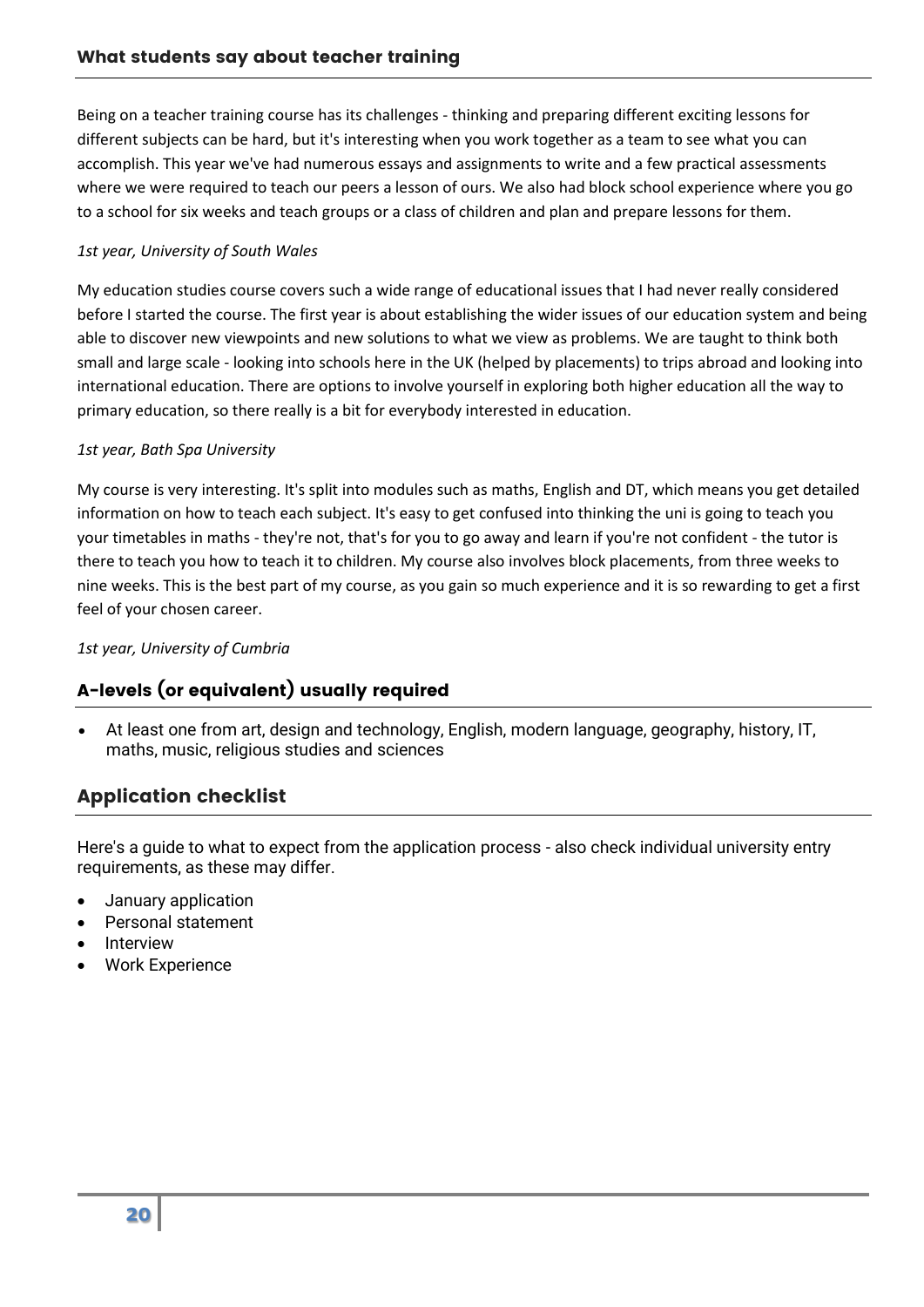- Primary Education 5-11 with QTS
- Primary Education (ITE)
- Education
- Early Childhood Studies
- Primary Education with Foundation Year
- Education, Culture and Society

#### Career Prospects

Teaching degrees for training and qualifying in education - the most popular of which is primary school teaching - tend to be three or four-year courses, but check with course tutors about how long you will need to study to get your Qualified Teacher Status. Most graduates go into teaching roles, usually primary school teaching, so these courses have good employment rates and starting salaries. But, be aware that primary school jobs are in short supply in some parts of the country, so if you hope to teach primary school children, don't expect to automatically be able to do so in your local area - you may still have to follow the jobs. That said, teaching roles are there to be found country-wide.

#### Jobs where this degree is useful

- Teacher
- Private tutor
- Special needs teacher

#### **Other real-life job examples**

- Sports coach
- Careers adviser
- Learning mentor

# What employers like about this subject

A degree in teacher training will help you develop skills in teaching and motivating students; child development; professional practice in teaching; theories of learning and safeguarding of young people. Other useful transferrable skills that a teacher training degree can provide include communication, time management, adaptability, problem-solving, motivation of yourself and others, team-working and leadership. Teacher training graduates at first degree level most commonly go into primary school teaching, but also work for secondary schools, in government (often as regulators or examiners), nurseries, colleges, hospitals and in business training.